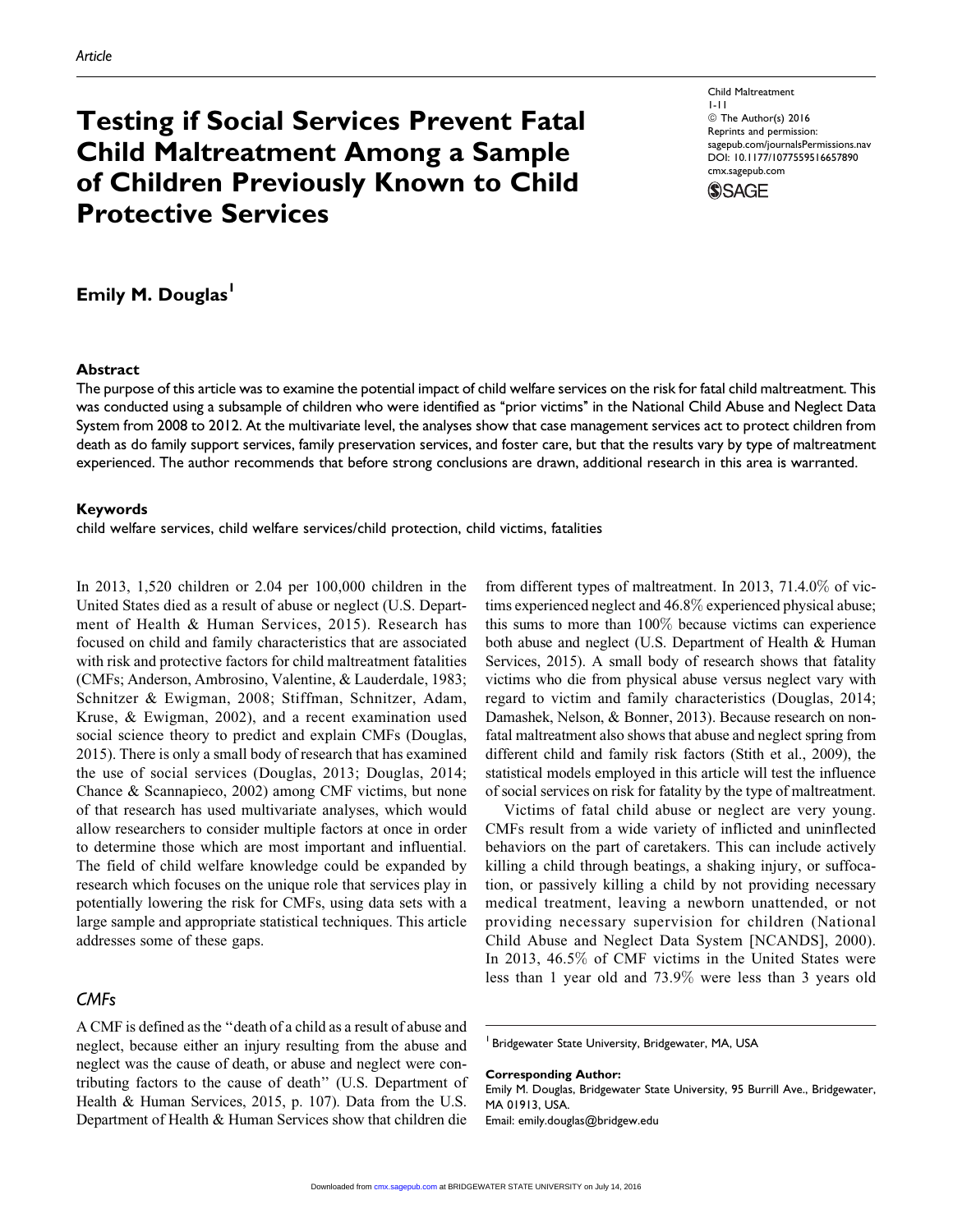(U.S. Department of Health & Human Services, 2015). Males tend to be the victims of CMFs slightly more often than females, but that difference is rarely statistically significant (Lucas et al., 2002). African American/Black children tend to be more at risk for fatal maltreatment (Herman-Giddens, Smith, Mittal, Carlson, & Butts, 2003; Kunz & Bahr, 1996), which is consistent with nonfatal child maltreatment (Knott  $\&$ Donovan, 2010). Birth and step/substitute parents are most often the perpetrators of CMFs. In 2013, only 17% of fatalities were perpetrated by individuals without a parental relationship to the child. Those most often responsible for children's deaths are mothers (27.7%), followed by mothers and fathers together  $(24.6\%)$ , and then fathers acting alone  $(12.4\%; U.S.$  Department of Health & Human Services, 2015). Perpetrators are also generally in early adulthood (Chance & Scannapieco, 2002; Herman-Giddens et al., 2003).

# The Social/Economic Stress Model of Child Maltreatment

The most common theory of nonfatal child maltreatment is the social/economic stress model, which emerged in the 1970s (Gelles, 1973). This model explains that social/economic stressors, such as poverty, racism, low education, housing difficulties, domestic violence, and so forth, take a toll on families and place children at an increased risk for maltreatment (Jaffe, Campbell, Hamilton, & Juodis, 2012; Stith et al., 2009; World Health Organization, 2001). Research using varying methodology shows a strong link between poverty and being at an increased risk for nonfatal maltreatment (Merritt, 2009; Slack, Holl, McDaniel, Yoo, & Bolger, 2004), and one study found that many elements of the social/economic stress model were related to CMFs (Douglas, 2015). The social/economic stress model still is the foundation for the modern-day child welfare and social service system. This approach suggests that when families receive supportive services, it will alleviate their stress and the risk for child maltreatment declines (Delsordo & Leavitt, 1974; Gelles, 1973).

# Social Services and the Prevention of Nonfatal Child Maltreatment

There is a rich literature which focuses on the efficacy of social service intervention in the prevention of nonfatal child maltreatment at the primary, secondary, and tertiary levels. The most common type of prevention services have been offered in families' homes, such as early home visitation services, where parents of new children receive in-home services about child development, parenting, the parent–child relationship, and other information, such as how to receive social welfare services, developing and maintaining healthy relationships, and the like (Guterman, 2001). The early literature on home visiting programs was very promising, showing that parents who received home visiting services were less likely to be the subject of a report to child protective services (Eckenrode, 2000; Green, Power, Steinbook, & Gaines, 1981; Guterman, 1999; Olds, Henderson, Chamberlin, & Tatelbaum, 1986). Today, there is less evidence to support this with some exceptions (Lowell, Carter, Godoy, Paulicin, & Briggs-Gowan, 2011; Olds, Eckenrode, Henderson, & et al., 1997; Silovsky et al., 2011).

Parent education is another type of service that has been widely used in the child welfare profession. Positive Parenting Program, or Triple P, is one of the few programs that have found positive outcomes in parent and child behavior and that have been found to reduce the likelihood of physical abuse (Poole, Seal, & Taylor, 2014). This was the case even in a population-based study that provided parenting education at all levels of prevention to a random selection of 18 counties (Prinz, Sanders, Shapiro, Whitaker, & Lutzker, 2009). The results showed 340 fewer cases of substantiated child maltreatment, 240 fewer foster care placements, and 60 fewer injuries caused by child maltreatment injury, as determined by hospitals and emergency rooms—as compared with the counties without the intervention.

A final type of service includes parent training programs, such as parent–child interaction therapy (PCIT; Barnett, Rosenberg, Rosenberg, Osofsky, & Wolford, 2014; Willheim, 2013; Wright, 1986), which largely focuses on the way that parents interact with their children by building and strengthening the parent–child dyad (Funderburk & Elherg, 2011; Urquiza & McNeil, 1996). A number of studies have found a positive relationship between PCIT and reductions in being at risk for and in actual instances of child maltreatment, especially with regard to physical abuse (Chaffin, Funderburk, Bard, Valle, & Gurwitch, 2011; Chaffin et al., 2004; Timmer, Urquiza, Zebell, & McGrath, 2005), even years after treatment completion (Chaffin et al., 2004).

# Social Services and Prevention of Fatal Child Maltreatment

The early literature on CMFs suggested that a lack of social services might be linked to fatalities because social work professionals may have missed an opportunity to take protective action for a child (Fein, 1979). The 2012 report of the Sacramento County (California) Child Death Review team posits a negative relationship between the funding of child maltreatment prevention programs and the rate of CMFs, but inadequate methodological controls prevent firm conclusions from being established (Sacramento County Child Death Review Team, 2012).

Only a small body of research exists with regard to understanding the services that families receive prior to a maltreatment fatality. A descriptive study which asked child welfare workers to recount the services that families received prior to a fatality showed that never more than one third of families were receiving services (Douglas, 2013). About one third of families completed parenting education and were receiving counseling or psychotherapy. A much smaller percentage, 14%, were receiving in-home services when the child died. Further 40% indicated that even though the parents were referred for services, they were not using them regularly. This study showed that there was no difference in use or receipt of services based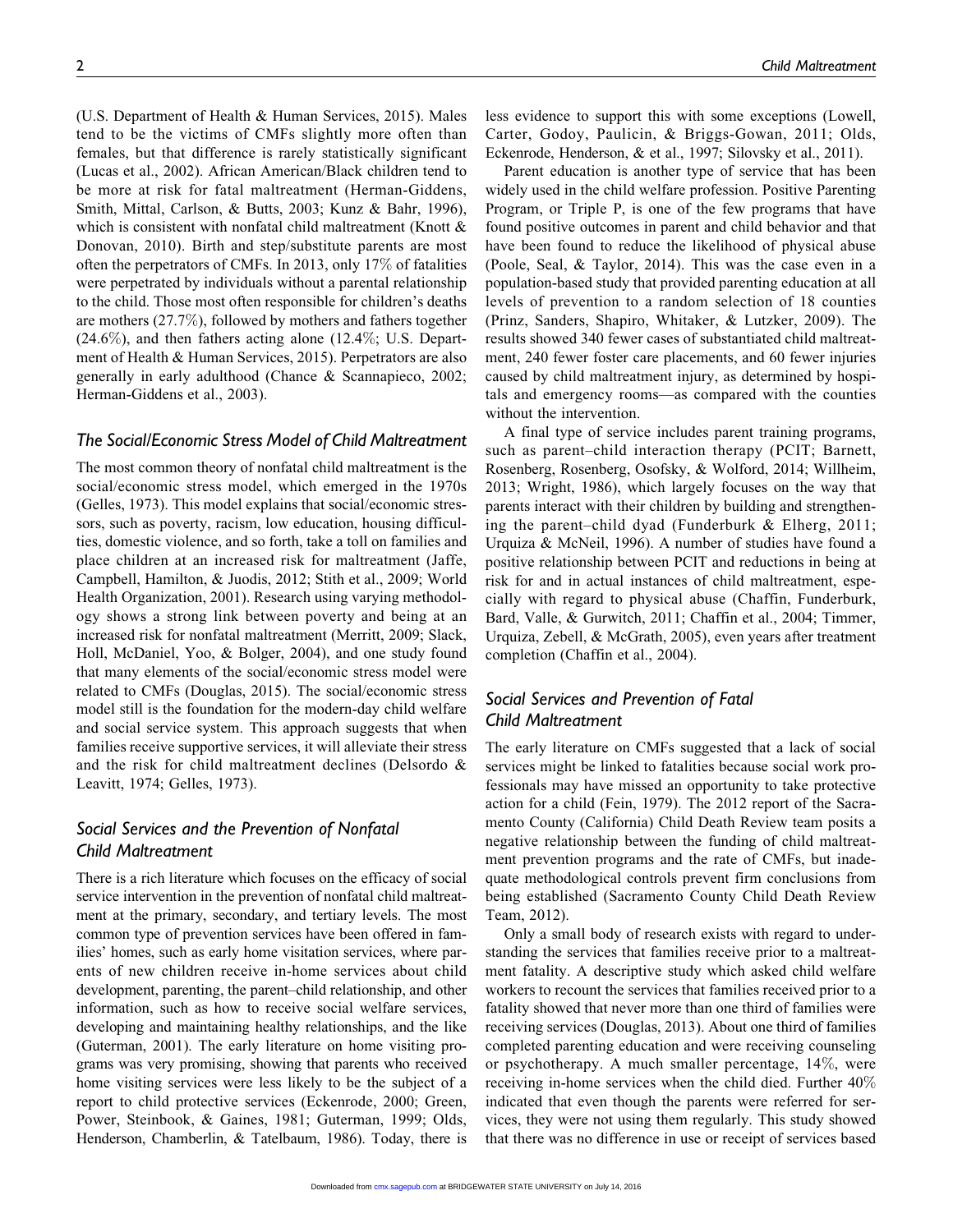on age of the child. But, this same study found that there is some indication that receipt of services among fatality victims might differ depending on whether the child was experiencing abuse versus neglect (Douglas, 2014). Specifically, the study found that the parents of children who died from neglect were more likely to receive psychotherapy. There was also a trend indicating that neglectful parents may be more likely to be attending parenting education classes. Overall, neglectful parents might be more likely to have been referred but less likely to attend services. Thus, the current study will compare service use by the type of maltreatment experienced by victims.

Other research, using the NCANDS data, showed that children who die as a result of maltreatment come from families that were receiving fewer services in the areas of family support, foster care, court-appointed representative, case management, counseling, education and training, information and referral services, mental health services, and substance abuse services (Douglas & Mohn, 2014). This particular study was conducted using bivariate analyses only using only 1 year of NCANDS data. The current study will use multivariate analyses and 5 years of data from NCANDS.

Finally, research consistently shows that a smaller proportion of children are killed by foster parents than their natural, adoptive, or other substitute parents (U.S. Department of Health & Human Services, 2015). When children are removed from parents who are unsafe, their risk from that harm is immediately reduced. This raises the question of what other services might reduce the risk for CMFs outside of foster care. Thus, the analyses in this article will be conducted on all prior victims who were known to the child welfare system and a subsample of prior victims who did not receive foster care services.

#### Purpose of Study and Research Questions

This article begins to address the gaps in understanding the potential impact of social services on risk for CMF among a national sample of children who are known to child protective services. Roughly 50–70% of CMF victims are unknown to child welfare services at the time of their death (Anderson et al., 1983; Damashek et al., 2013). In such instances, the first report to child protective service would be to report the fatality; if there are no surviving siblings, very little information would be collected on the family and no services would have been provided. The purpose of this article is to use case information to predict when the delivery of a social service might reduce the potential for fatality. Thus, this article uses the NCANDS to focus on cases that were already known to child protective services prior to the fatality because those are the cases that already involve intervention. Analyses were also conducted separately on a subsample of children who were not placed in foster care as a way to understand the potential impact of social services on children who remain in households with caretakers substantiated for maltreatment. The analyses are considered exploratory because this is the first time that such analyses have been undertaken and a wide range of services that are traditionally offered to families working with the child

welfare system were examined. The following questions were addressed:

- 1. Are any of the traditional social services that are offered to families involved in the child welfare system associated with a reduction in the potential for a maltreatment fatality?
- 2. Are any of the traditional social services that are offered to families involved in the child welfare system and who do not have children in foster care associated with a reduction in the potential for a maltreatment fatality?
- 3. If so, do any of these associations vary by type of maltreatment?

## Method

## Data

NCANDS was used to address the questions posed in this article; this data set is the primary source of U.S. national information on abused and neglected children known to state child protective service agencies, their families, and the services that they receive. It is a national data collection system created in response to the requirements of the federal Child Abuse Prevention and Treatment Act (National Data Archive on Child Abuse and Neglect, n.d.). NCANDS is federally sponsored and information is collected annually for the purpose of tracking child maltreatment and the reporting of maltreatment in the United States. State participation is voluntary; the only requirement is that states' child welfare information system must closely align to the NCANDS data structure. Each year, state child welfare investigations or assessments of alleged child abuse/neglect that received a disposition, determination, or outcome are reported to the federal government. Additional information that is reported includes demographic characteristics of children and their perpetrators, types of maltreatment, investigation or assessment dispositions, child and parent characteristics/risk factors, and services provided. Since 2005, nearly every state in the Union has participated in the submission of their data. The child file that was used in this article contains child-level data of all investigated reports of child abuse and/or neglect to state child welfare service agencies. The quantity of data for each case varies considerably since some cases are screened out after an investigation, while others may remain open for years.

The NCANDS data set is publicly available and is housed at the National Data Archive on Child Abuse and Neglect at Cornell University. With few exceptions (such as age of victim/perpetrator), the data in the NCANDS file are dichotomous with  $1 = yes$ ,  $2 = no$ . The data were recoded so that  $1 = yes$ ,  $0 = no$ . In instances where a third option was available, ''unable to determine,'' the data were coded as missing. It is noteworthy that in cases involving fatalities, the child and the parent identification numbers are masked as are the county and state identifiers. This is to protect the confidentiality of victims, parents, and surviving siblings. This makes it impossible to conduct analyses which account for the clustering of children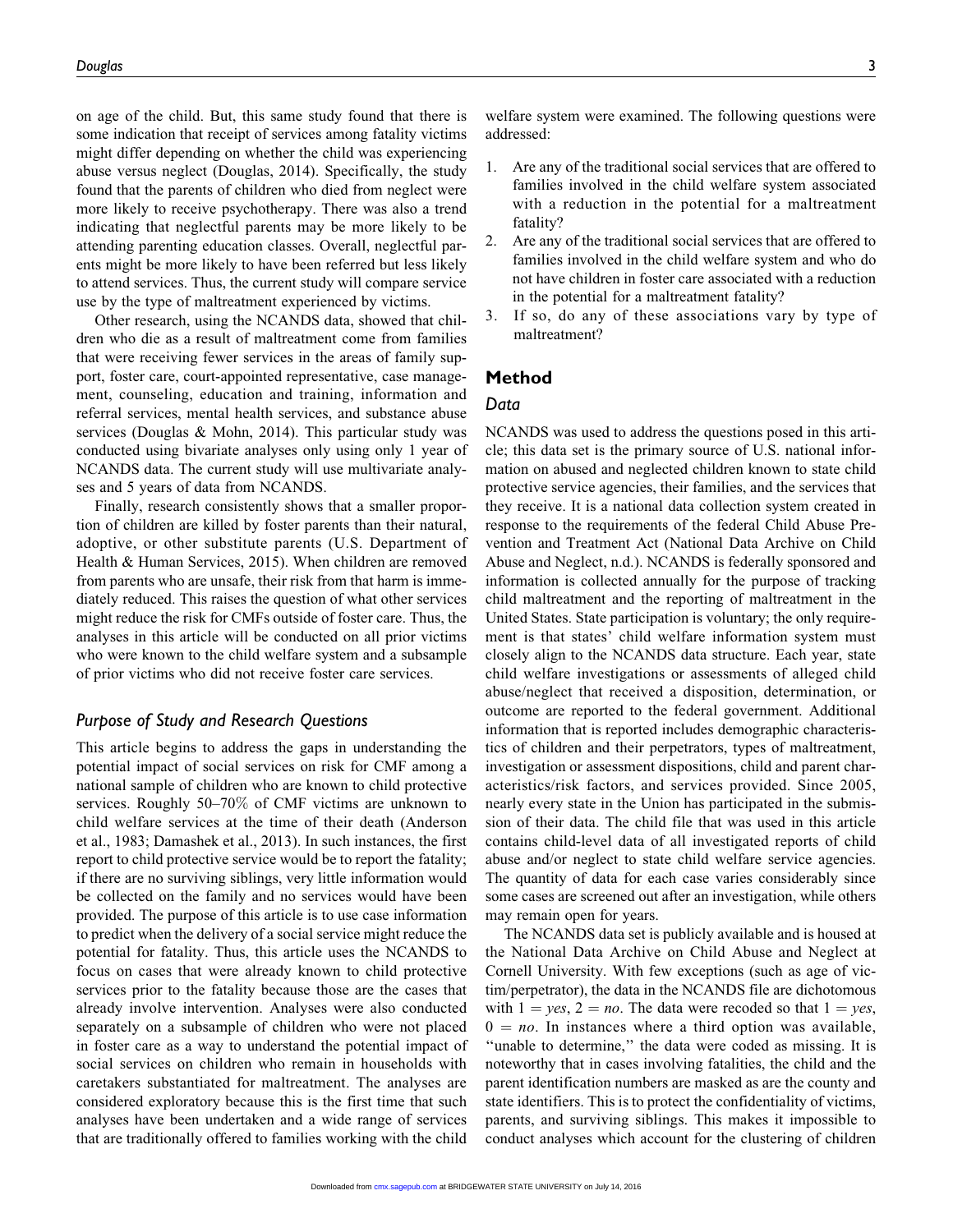| Table 1. Demographic and Descriptive Information of Independent |
|-----------------------------------------------------------------|
| Variables Among Children Who Were Previously Determined by      |
| Child Protective Services to be Victims. <sup>4</sup>           |

|                                                                 | Mean (SD)/%                                                      |                                             |  |  |  |
|-----------------------------------------------------------------|------------------------------------------------------------------|---------------------------------------------|--|--|--|
| Variable                                                        | <b>Total Sample</b><br>of Victims<br>$(n = 442,751)$<br>443,199) | <b>CMF</b><br><b>Victims</b><br>$(n = 662)$ |  |  |  |
| Child age                                                       | 7.56 (4.76) years                                                | 3.51(4.44)                                  |  |  |  |
| Child sex-male                                                  | 49.18                                                            | 57.70                                       |  |  |  |
| Child African American/Black                                    | 27.39                                                            | 36.13                                       |  |  |  |
| Child American Indian/Alaska Native                             | 1.77                                                             | 0.61                                        |  |  |  |
| Child Asian                                                     | 0.45                                                             | 0.61                                        |  |  |  |
| Child Caucasian                                                 | 72.37                                                            | 65.55                                       |  |  |  |
| Child Hawaiian/Pacific Islander                                 | 0.25                                                             | 0.15                                        |  |  |  |
| Child Latino/a                                                  | 21.79                                                            | 20.67                                       |  |  |  |
| Child lives with both parents                                   | 20.85                                                            | 22.05                                       |  |  |  |
| Child lives with single parent                                  | 25.76                                                            | 17.46                                       |  |  |  |
| Child lives with single parent and<br>other adult               | 18.03                                                            | 22.57                                       |  |  |  |
| Child has physical disability/medical<br>condition <sup>b</sup> | 4.19                                                             | 5.59                                        |  |  |  |
| Victim of physical abuse                                        | 15.02                                                            | 27.79                                       |  |  |  |
| Victim of physical neglect <sup>c</sup>                         | 58.32                                                            | 44.56                                       |  |  |  |
| Victim of medical neglect <sup>c</sup>                          | 1.61                                                             | 4.38                                        |  |  |  |
| Perpetrator age                                                 | 33.42 (9.81) years                                               | 31.14                                       |  |  |  |
| Perpetrator sex-male                                            | 38.23                                                            | 35.35                                       |  |  |  |
| Domestic violence in home                                       | 29.15                                                            | 18.73                                       |  |  |  |
| Inadequate housing                                              | 42.25                                                            | 51.51                                       |  |  |  |
| Financial problems                                              | 45.05                                                            | 53.17                                       |  |  |  |
| Number of prior reports on family                               | 1.83(0.88)                                                       | 1.72(0.72)                                  |  |  |  |

Note.  $CMF =$  child maltreatment fatalities.

<sup>a</sup>The National Child Abuse and Neglect Data Set has a high level of missing data, especially with regard to parent information. The information displayed here is restricted to cases where information is present on several control variables: perpetrator age and sex, domestic violence in home, inadequate housing, financial problems, and child has physical disability/medical condition. <sup>b</sup>Combined two indicators to create this variable: Child has physical disability or child has medical condition that requires special medical care. <sup>c</sup>These two categories were combined to make one measure of "neglect."

from the same families or counties/states. The staff at the Archive at Cornell provided a data set which had multiple years' worth of data, which provided a larger number of fatalities. The data set for this set of analyses only contained prior victims, from the years 2008 to 2012, and did not include any duplicate cases between years.

#### Sample

The data file from the archive contained almost 4.6 million cases; data on the dependent variable, maltreatment fatality, were available for 4,588,713 cases, with 1,161 cases ending in maltreatment fatality. Like many large, social service data sets, NCANDS has missing data especially in the parent and family information. Therefore, descriptive information about the sample that is presented in Table 1 is derived from a restricted sample without missing data on the following

variables that were consistently used in the multivariate models: child physical disability/medical condition, perpetrator age, sex, domestic violence in home, inadequate housing, and financial problems. Using this restricted sample, the  $n$  ranged from  $442,751$  to  $443,199$  cases. The *n* for the multivariate analyses are noted in Tables 2 and 3. Descriptive statistics show that the children in this sample of prior victims were primary school aged, about half were male, about one quarter were African American, close to three quarters were White, and over one fifth were Latino/a. With regard to living arrangements, children were most likely to live in with a single parent but only slightly. Two thirds of perpetrators are female, and on average, they are in early middle adulthood. Over one quarter had domestic violence in their homes and close to half had inadequate housing or financial problems. Children's primary victimization was neglect (59.93%—combining neglect and medical neglect) as compared with physical abuse (15.02%).

#### **Measures**

The dependent variable, maltreatment fatality, is defined in NCANDS as

The child died as a result of abuse or neglect, because either: (a) an injury resulting from the abuse or neglect was the cause of death; or (b) abuse and/or neglect were contributing factors to the cause of death. (U.S. Department of Health & Human Services, 2015, p. 98)

This single variable was used to determine a fatality outcome. The measure of ''primary type of maltreatment'' was used to determine whether a child had been the victim of physical abuse or neglect, and the measure of neglect was a combination of physical neglect and medical neglect.

The following independent variables were used in the models to predict fatal child maltreatment. Child, parent, and household characteristics were recorded at the time of the report. Services were recorded if they were ''ever'' received.

Child characteristics. The models included age, sex, and African American/Black. These variables were selected based on the standing literature and on the absence of large portions of missing data. The variable for child's race is African American/Black was used because this race is overrepresented in the child welfare population (Jimenez, 2006; Knott & Giwa, 2012). Additional child race or ethnicity variables were not included in the analyses because of concerns about missing data. A composite, dichotomous variable was included which captured if a child had a physical disability or a medical condition that required special medical care. Previous research shows that a disability places a child at risk for maltreatment (Connell, Bergeron, Katz, Saunders, & Tebes, 2007; Fluke, Shusterman, Hollinshead, & Yuan, 2008; Leeb, Bitsko, Merrick, & Armour, 2012).

Parent characteristics. The models included parent age and sex. These variables were selected based on the standing literature and on the absence of large portions of missing data.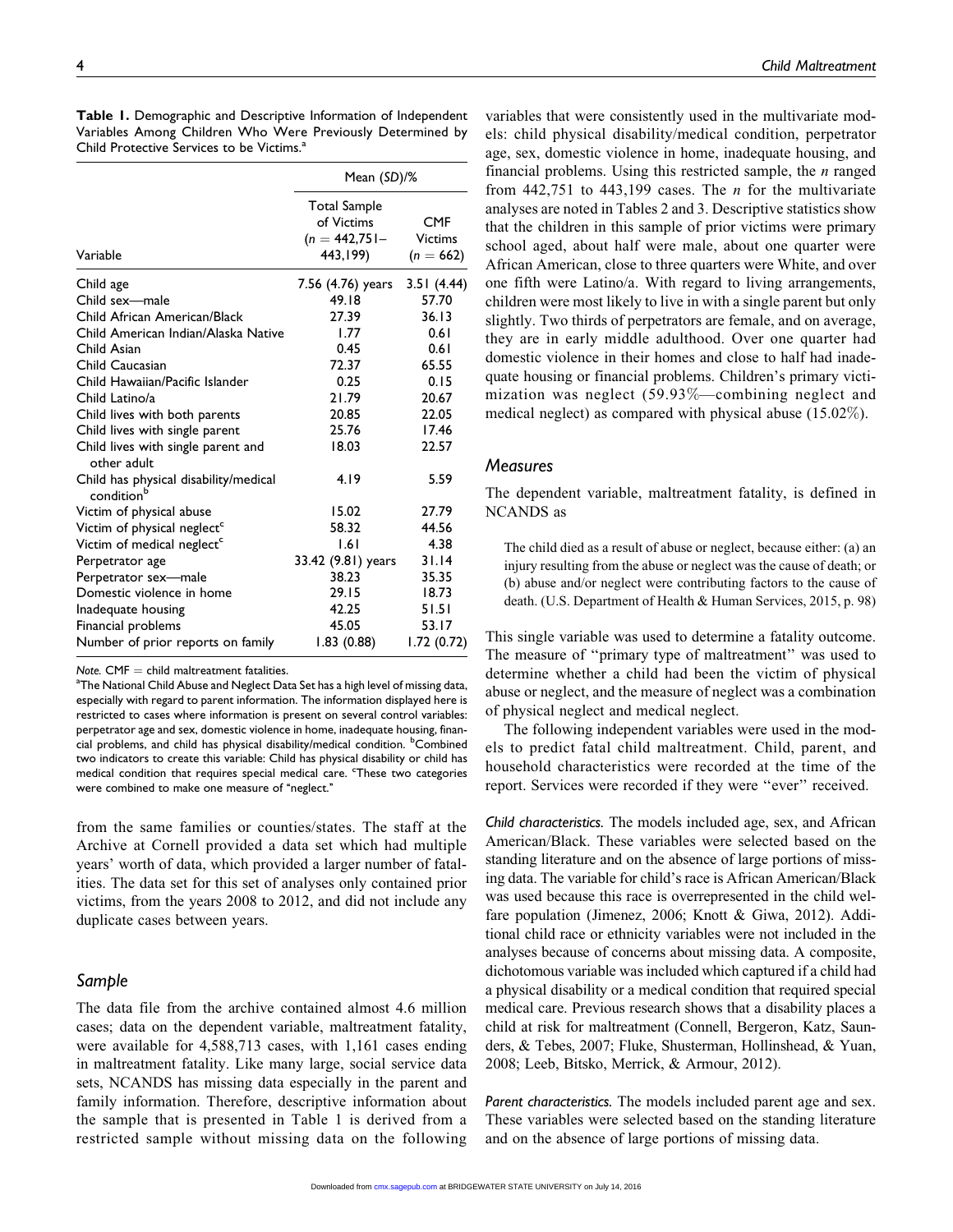|                           | Table 2. Summary Statistics of Parsimonious Rare Event Logistic Regression Models, Predicting Potential Impact of Social Services on Risk for |  |  |  |
|---------------------------|-----------------------------------------------------------------------------------------------------------------------------------------------|--|--|--|
| Fatal Child Maltreatment. |                                                                                                                                               |  |  |  |

|                                                          | 95% Confidence |           |           |          |      |          |        |
|----------------------------------------------------------|----------------|-----------|-----------|----------|------|----------|--------|
| Variable                                                 | В              | <b>SE</b> | <b>OR</b> | Interval |      | Wald     | Þ      |
| Total sample, $n = 245,082^a$                            |                |           |           |          |      |          |        |
| Child age                                                | $-0.25$        | .02       | 0.78      | 0.75     | 0.81 | $-11.63$ | < .001 |
| Child sex <sup>b</sup>                                   | 0.21           | .10       | 1.23      | 1.01     | 1.50 | 2.11     | .035   |
| Child race-African American/Black <sup>c</sup>           | 0.29           | .10       | 1.34      | 1.09     | 1.64 | 2.82     | .005   |
| Child physical disability/medical condition <sup>c</sup> | 0.70           | .27       | 2.01      | 1.18     | 3.42 | 2.55     | .011   |
| Perpetrator age                                          | 0.02           | 10.       | 1.02      | 1.01     | 1.03 | 3.05     | .002   |
| Domestic violence in home <sup>c</sup>                   | $-1.39$        | .16       | 0.25      | 0.18     | 0.34 | $-8.74$  | < .001 |
| Inadequate housing <sup>c</sup>                          | $-1.34$        | .23       | 0.26      | 0.17     | 0.41 | $-5.72$  | < .001 |
| Financial problems <sup>c</sup>                          | 1.40           | .24       | 4.07      | 2.56     | 6.46 | 5.95     | < .001 |
| Family support services <sup>c</sup>                     | $-0.50$        | .25       | 0.61      | 0.37     | 0.99 | $-2.00$  | .046   |
| Family preservation services <sup>c</sup>                | $-0.37$        | .22       | 0.69      | 0.45     | 1.06 | $-1.69$  | .092   |
| Court appointed representative <sup>c</sup>              | $-1.00$        | .41       | 0.37      | 0.17     | 0.82 | $-2.46$  | .014   |
| Case management services <sup>c</sup>                    | $-1.39$        | .30       | 0.25      | 0.14     | 0.45 | $-4.58$  | < .001 |
| Physical abuse victims, $n = 49,591^d$                   |                |           |           |          |      |          |        |
| Child age                                                | $-0.35$        | .03       | 0.71      | 0.66     | 0.75 | $-1.27$  | < .001 |
| Perpetrator age                                          | 0.02           | .01       | 1.02      | 1.01     | 1.03 | 2.76     | .006   |
| Domestic violence in home <sup>c</sup>                   | 0.29           | .17       | 1.34      | 0.96     | 1.86 | 1.71     | .087   |
| Family preservation services <sup>c</sup>                | $-1.02$        | .27       | 0.36      | 0.21     | 0.61 | $-3.74$  | < .001 |
| Foster care services <sup>c</sup>                        | $-0.44$        | .20       | 0.64      | 0.43     | 0.95 | $-2.24$  | .025   |
| Transportation services <sup>c</sup>                     | 1.00           | .41       | 2.73      | 1.22     | 6.09 | 2.45     | .014   |
| Neglect victims, $n = 870,478^{\circ}$                   |                |           |           |          |      |          |        |
| Child age                                                | $-0.21$        | .03       | 0.81      | 0.77     | 0.85 | $-8.54$  | < .001 |
| Child race-African American/Black <sup>c</sup>           | 0.24           | .13       | 1.27      | 0.98     | 1.64 | 1.83     | .067   |
| Child physical disability/medical condition <sup>c</sup> | 0.80           | .28       | 2.22      | 1.29     | 3.82 | 2.88     | .004   |
| Family support services <sup>c</sup>                     | $-0.64$        | .39       | 0.53      | 0.25     | 1.13 | $-1.64$  | .100   |
| Foster care services <sup>c</sup>                        | $-0.37$        | .21       | 0.69      | 0.46     | 1.04 | $-1.77$  | .077   |
| Case management services <sup>c</sup>                    | 0.44           | .18       | 1.55      | 1.10     | 2.20 | 2.48     | .013   |

Note. CMF = child maltreatment fatalities;  $OR =$  odds ratio.

CMF cases predicted in this model = 429. <sup>b</sup>Child sex, where *mal*e = 1; female = 0. <sup>c</sup>Dummy variables, where yes/present = 1; no/not present = 0. <sup>d</sup>CMF cases predicted in this model  $= 165$ .  $^{\circ}$ CMF cases predicted in this model  $= 292$ .

Household information. The models included information about whether domestic violence was present, which is an indicator of the level of risk in a household. Two variables captured a family's economic stability: inadequate housing and financial problems.

Services. The following variables from the NCANDS data set which measure services received were included in the models: family support services, family preservation services, foster care services, court-appointed representative, case management services, counseling services, employment services, family planning services, health services, home-based services, housing, information and referral services, mental health services, pregnancy and parenting services, substance abuse services, and transportation services. These variables were selected because they are part of the standard services that families involved with the child welfare system receive (Myers, 2011).

## Analysis

The first analyses performed were bivariate, correlation analyses between the dependent and independent variables. The results of these analyses are not presented due to space but are available upon request from the author. The variables that had a

statistically significant relationship ( $p \leq .05$ ), or a trend toward significance ( $p \leq .10$ ), to the dependent variable were retained for multivariate analyses. Rare event logistic regression, which is an add-on in the statistical program, Stata, was used to predict fatality. Logistic regression is appropriate because the dependent variable is binary, 0 or 1. Rare event logistic regression is used when the dependent variable occurs less than 5% of the time in the data set (King & Zeng, 2001). Even using the restricted sample described in Table 1, a CMF occurred 0.15% of the time in this data set, making rare event logistic regression an appropriate mode of analysis. In each regression analysis, nonsignificant variables were eliminated from the models one at a time. The final models, which are presented in Tables 2 and 3, contain variables with significant (or nearly significant) relationships to the dependent variable.

## Results

# Services Related to CMFs and by Type of Maltreatment and Age

The first set of analyses that are presented in Table 2 predict fatal child maltreatment regardless of the type of maltreatment.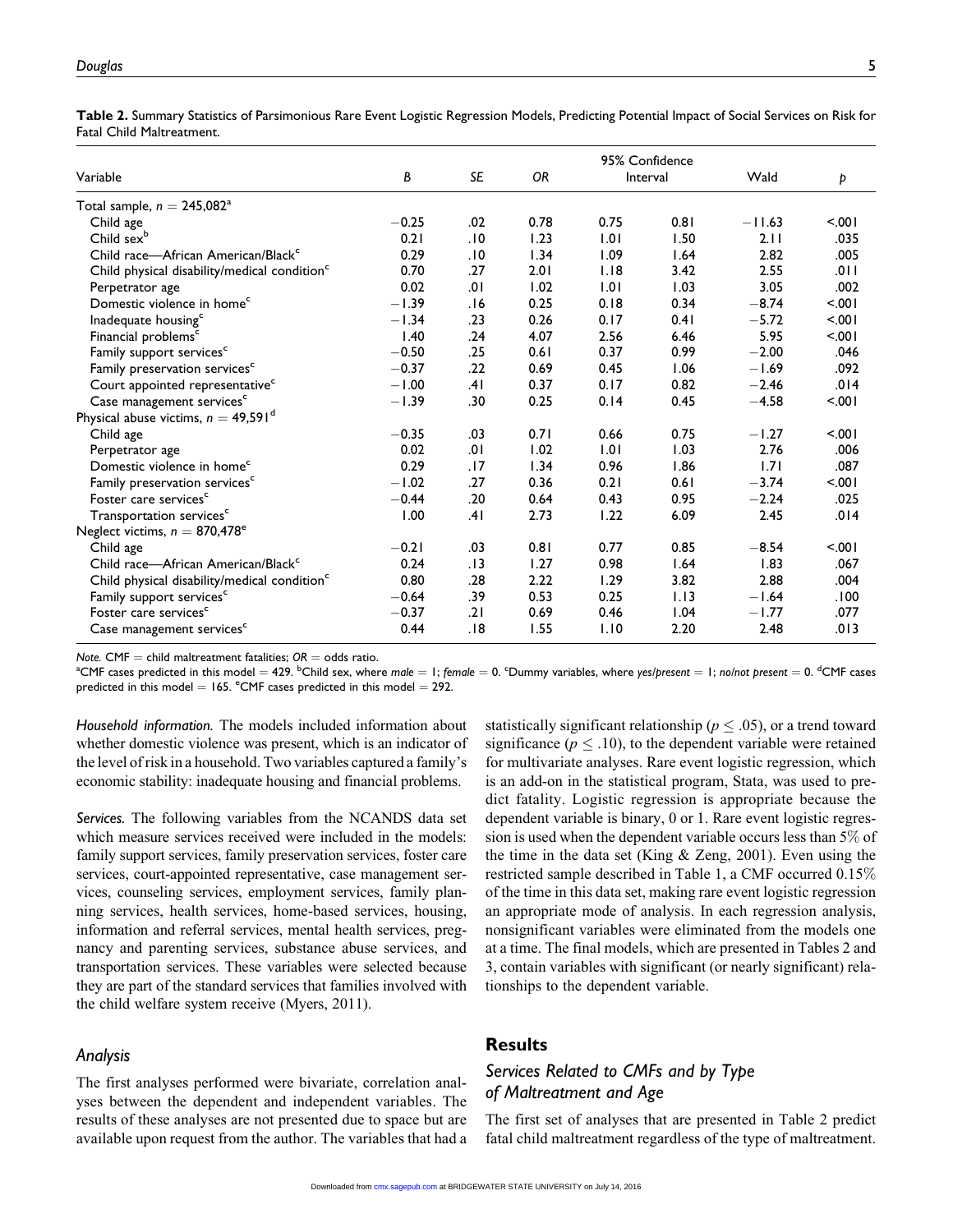|                                                                   | 95% Confidence |           |           |          |      |          |         |
|-------------------------------------------------------------------|----------------|-----------|-----------|----------|------|----------|---------|
| Independent Variable                                              | В              | <b>SE</b> | <b>OR</b> | Interval |      | Wald     | Þ       |
| Total sample, children not placed in foster care, $n = 281,084^a$ |                |           |           |          |      |          |         |
| Child age                                                         | $-0.27$        | .02       | 0.76      | 0.73     | 0.79 | $-13.57$ | $500 -$ |
| Child Sex <sup>b</sup>                                            | 0.26           | .09       | 1.30      | 1.09     | 1.55 | 2.94     | .003    |
| Child race—African American/Black <sup>c</sup>                    | 0.30           | .09       | 1.35      | 1.13     | 1.63 | 3.25     | .001    |
| Child physical disability/medical condition <sup>c</sup>          | 1.20           | ۱9.       | 3.33      | 2.29     | 4.85 | 6.31     | $500 -$ |
| Perpetrator age                                                   | 0.01           | .00       | 1.01      | 1.00     | 1.02 | 2.54     | .011    |
| Domestic violence in home <sup>c</sup>                            | $-1.15$        | . 13      | 0.32      | 0.25     | 0.40 | $-9.21$  | 5.001   |
| Financial problems <sup>c</sup>                                   | 0.46           | ۱٥.       | 1.58      | 1.31     | 1.91 | 4.73     | $500 -$ |
| Case management services <sup>c</sup>                             | $-0.95$        | .15       | 0.39      | 0.29     | 0.52 | $-6.41$  | 5.001   |
| Physical abuse victims, not placed in foster care, $n = 52,266^d$ |                |           |           |          |      |          |         |
| Child age                                                         | $-0.36$        | .03       | 0.70      | 0.65     | 0.74 | $-11.36$ | $500 -$ |
| Child race—African American/Black <sup>c</sup>                    | 0.30           | 16.       | 1.35      | 0.99     | 1.83 | 1.91     | .056    |
| Perpetrator age                                                   | 0.02           | .01       | 1.02      | 1.01     | 1.03 | 2.74     | .006    |
| Case management services <sup>c</sup>                             | $-0.72$        | 18.       | 0.48      | 0.34     | 0.69 | $-3.97$  | $500 -$ |
| Neglect victims, not placed in foster care, $n = 807,159^e$       |                |           |           |          |      |          |         |
| Child age                                                         | $-0.24$        | .03       | 0.78      | 0.74     | 0.83 | $-8.99$  | $500 -$ |
| Child race—African American/Black <sup>c</sup>                    | 0.33           | . 13      | 1.39      | 1.07     | 1.81 | 2.45     | .014    |
| Child physical disability/medical condition <sup>c</sup>          | 1.51           | .23       | 4.51      | 2.87     | 7.10 | 6.51     | $500 -$ |
| Domestic violence in home <sup>c</sup>                            | 0.45           | 19.       | 1.57      | 1.08     | 2.27 | 2.36     | .018    |

Table 3. Summary Statistics of Parsimonious Rare Event Logistic Regression Models, Predicting Potential Impact of Social Services on Risk for Fatal Child Maltreatment Among Victims Not Placed in Foster Care.

Note. CMF  $=$  child maltreatment fatalities; OR  $=$  odds ratio.

CMF cases predicted in this model = 516. <sup>b</sup>Child sex, where male = 1; female = 0. <sup>c</sup>Dummy variables, where yes/present = 1; no/not present = 0. <sup>d</sup>CMF cases predicted in this model  $=$  187.  $^{\circ}$ CMF cases predicted in this model  $=$  246.

The results indicate that receiving family support services, court-appointed representation, and case management services all significantly reduce the risk for fatality, with odds ratios (*OR*) ranging from .25–.69 ( $p \leq .001-0.046$ ). There was also a trend toward significance for family preservation, with  $OR =$ .69,  $p = .092$ . Other variables that captured the child, parent, and family characteristics were significant in this model as well. Children's risk of fatality declines significantly with each additional year of age ( $OR = .78$ ,  $p < .001$ ). Males and African American/Black children are more likely to experience a CMF  $(OR = 1.23, p = .035; OR = 1.34, p = .005)$ . Children with a physical disability or medical condition were twice as likely to die as children without such a condition ( $OR = 2.01$ ,  $p = .011$ ). Having family financial problems also raised a child's risk for CMF by a factor of 4 ( $OR = 4.07$ ,  $p < .001$ ). Having domestic violence present in the home and having inadequate housing both reduced the risk for CMF ( $OR = 0.25$ ,  $p < .001$ ;  $OR = .26$ ,  $p < .001$ ). Finally, the age of the perpetrator was statistically significant, but  $OR = 1.02$ ; thus, the effect size was very small.

When the sample was restricted to just victims who experienced physical abuse, receiving family preservation and foster care services all reduced the risk for fatality, with  $OR = .36$  $(p < .001)$  and  $OR = .64$   $(p = .025)$ , respectively. The receipt of transportation services increased a child's risk for CMF, with  $OR = 2.73$ ,  $p = .014$ . As with the previous model, older children were less likely to experience a CMF ( $OR = .71, p < .001$ ). There was a trend toward significance that the presence of domestic violence increased risk for fatality ( $OR = 1.34$ ,  $p = .087$ ). Finally, age of perpetrator was statistically significant, but  $OR = 1.02$ , making that relationship relatively unimportant again.

Among victims who only experienced neglect, there were no services that met the  $p = .05$  criterion to reduce risk for fatality. Two services, family support ( $OR = .53$ ,  $p = .100$ ) and foster care ( $OR = .69$ ,  $p = .077$ ), showed a trend toward reducing fatalities. Families that received case management services were at an increased risk for fatality ( $OR = 1.55$ ,  $p = .013$ ). With regard to child characteristics, older children were less likely to die ( $OR = .81$ ,  $p < .001$ ), but children with a physical disability/medical condition had an increased risk for fatality  $(OR = 2.22, p = .004)$ ; there was also a trend significance that African American/Black neglect victims were more at risk for CMF ( $OR = 1.27$ ,  $p = .067$ ).

# Services Provided to Children and Families Not Receiving Foster Care Services

Table 3 provides the summary statistics for the parsimonious rare events logistic regression analyses among children who did not receive foster care services. For all families, those who received case management services were much less likely to die from maltreatment ( $OR = .29$ ,  $p < .001$ ). No other services reduced risk for fatality. With regard to child and family characteristics, older children were less likely to die. Male victims were at an increased risk ( $OR = 1.30, p = .003$ ) as were African American/Black children ( $OR = 1.35$ ,  $p = .001$ ) and children with a physical disability/medical condition ( $OR = 3.33$ ,  $p < .001$ ). As with previous models, the age of perpetrator was statistically significant, but  $OR = 1.02$ , making that relationship relatively unimportant.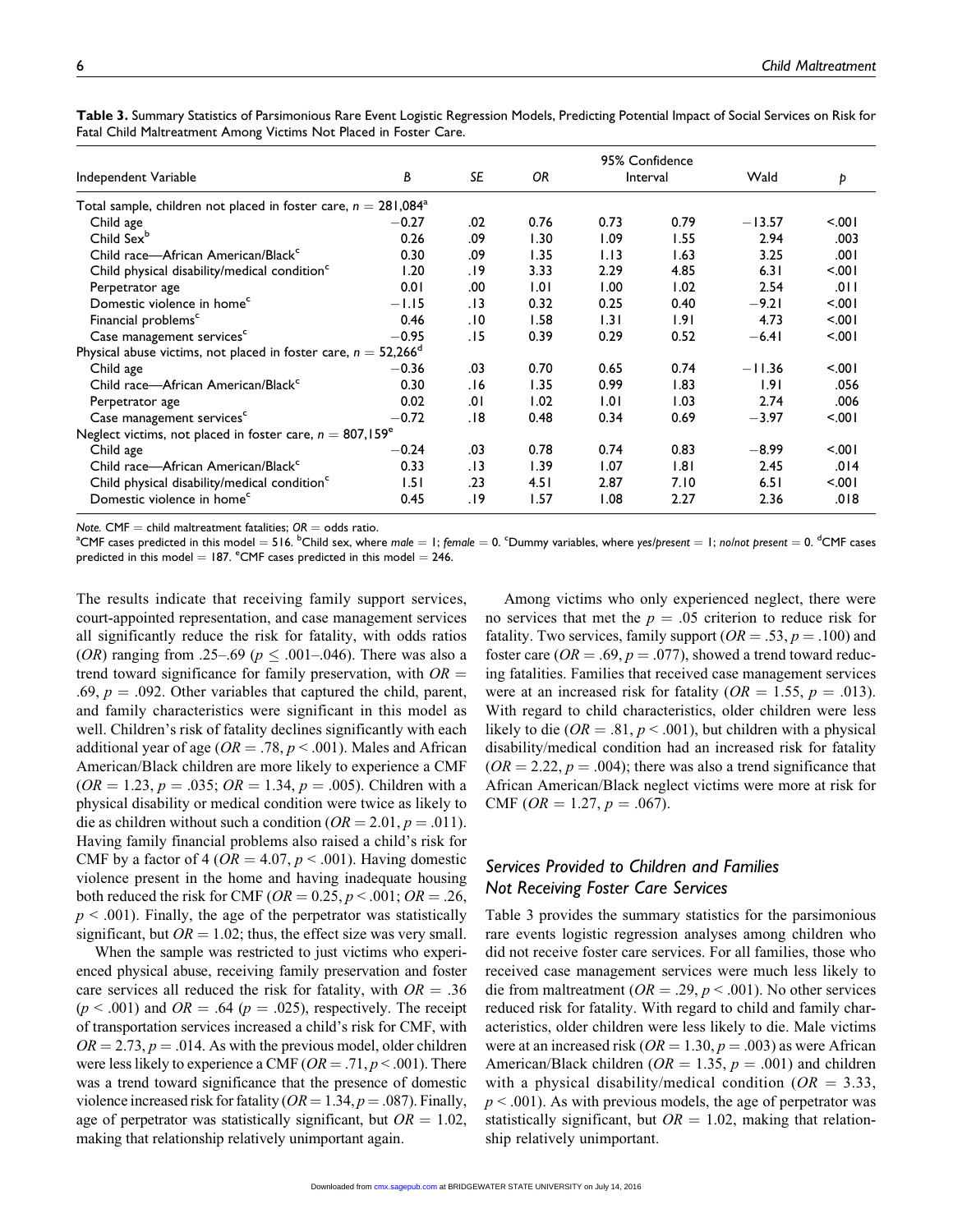For those children experiencing physical abuse, case management services was associated with a decreased risk of death  $(OR = .48, p < .001)$ . With regard to child and perpetrator characteristics, older children were less likely to die from maltreatment ( $OR = .70$ ,  $p < .001$ ), and there was a trend toward significance that African American/Black children are more at risk for CMF ( $OR = 1.35$ ,  $p = .056$ ). As with previous models, the age of perpetrator was statistically significant, but  $OR =$ 1.01, making that relationship relatively unimportant.

There were no services that were associated with a decrease or an increase in risk for death among children experiencing neglect. A number of child and family characteristics were significantly related to the dependent variable. Older children were less likely to die ( $OR = .78$ ,  $p < .001$ ). But among children experiencing neglect, those who were African American/Black  $(OR = 1.39, p = .014)$  had a physical disability/medical condition ( $OR = 4.51$ ,  $p < .001$ ) or who had domestic violence in the home were more likely to die ( $OR = 1.57$ ,  $p = .018$ ).

## **Discussion**

The purpose of this study was to investigate whether social services that are traditionally offered to families working with the child welfare system are related to a reduction in risk for fatal child maltreatment. Additionally, this article explored whether these relationships might vary by maltreatment type. The most consistent finding is that case management services reduce the risk for death by child abuse or neglect, although this was not true across the board.

## Services That Reduce Risk of Maltreatment Fatality

There were six models examined in this study; and the results show that in three of these models, case management services reduced risk of CMF. Three different types of services, family support, family preservation, and foster care, were significantly related to a reduction in CMFs in two of the six models. Court-appointed representation was related to a reduction in CMFs in one of the six models. These findings suggest that core components of traditional child welfare services are related to reductions in CMFs. At the same time, of the 16 social services that were explored, 11 did not predict reductions in fatalities. It is especially noteworthy than none of the services examined were related to reductions in deaths among victims of neglect.

Case management services were negatively and significantly related to reductions in CMFs in three of the six models examined (in the total sample, among all victims not in foster care, and specifically, among physical abuse victims who were not placed in foster care). Children were 60–75% less likely to die if they received case management services. The NCANDS codebook defines case management services as ''Services or activities for the arrangement, coordination, and monitoring of services to meet the needs of children and their families'' (National Data Archive on Child Abuse and Neglect, 2011, p. 32). It is notable that no other type of service that was examined reduced the risk of fatalities among children who were not placed in foster care. Case management services are considered a staple of U.S. child welfare services (Myers, 2011; Zell, 2006). The conceptualization of case management services, in general, has changed over the past several decades, moving from that of someone who brokers services for clients, to one that integrates a clinical perspective and utilizes different theoretical orientations (Chamberlain & Rapp, 1991). Today, case managers in child welfare practice have largely shifted toward the strength-based orientation of social work practice (Bundy-Fazioli, Briar-Lawson, & Hardiman, 2009; Kemp, Marcenko, Lyons, & Kruzich, 2014; Lietz, 2011; Lietz & Rounds, 2009; Mapp, 2002), although there is limited evidence that it is an effective social work practice technique (Staudt, Howard, & Drake, 2001), especially as it pertains to child welfare practice. Future research could examine the efficacy of different case management approaches, as it relates to reducing risk for fatal child maltreatment. Finally, in one instance, among victims of neglect, case management services increased the risk for fatality. These findings further highlight the importance of future research that examines the role of case management services with regard to CMFs.

Children who came from families that received family support services were less likely to experience a CMF. This was true in the model for the whole sample; there was only a trend toward significance among neglect victims, with a relatively high p value at .10. According to the NCANDS codebook, family support services connect families to resources in the community and aim to reduce isolation (National Data Archive on Child Abuse and Neglect, 2011). Children may be less likely to die when receiving these services because their family service needs are being appropriately met or because they are more visible in the community. Research shows that families who receive such services rate them positively, and they mention forming a collaborative relationship with their support worker and not feeling judged (Hardy & Darlington, 2008; Mason, 2012). Efforts to establish the efficacy of family support services have been limited (Sanders & Roach, 2007). More research is needed to determine the important role that family support services play in preventing CMFs.

Other social services that were important in lowering the risk for fatalities were foster care and family preservation, which are at opposite ends of the spectrum, but 26% of the sample received both family preservation and foster care services at some point in their involvement with child welfare services, although obviously not at the same time. The children in the NCANDS data file were 30–40% less likely to die if they received foster care services, and physical abuse victims were 64% less likely to die when family preservation services were used. There is a long-standing scientific and ideological debate regarding whether in-home child welfare services are sufficient to keep children safe from harm or whether child safety is best achieved when children are removed from the care of their parents (Curran & Pfeiffer, 2008; Gelles, 1996). That debate (Bagdasaryan, 2005; Gelles,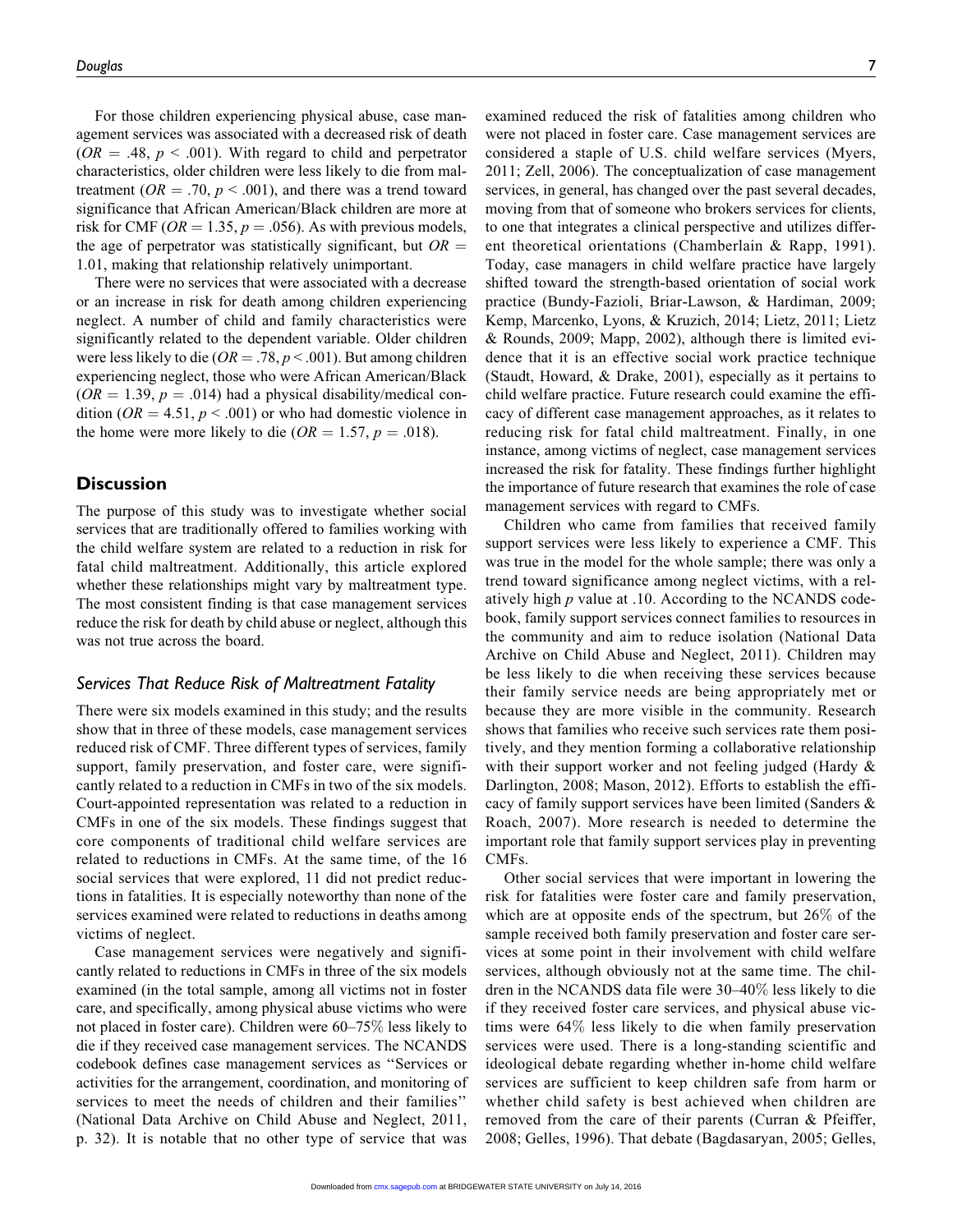2001; Spaid & Fraser, 1991), which more recently includes differential response (Conley, 2007; Conley & Berrick, 2010; Marshall, Charles, Kendrick, & Pakalniskiene, 2010), provides evidence on both ends of the spectrum. The set of analyses presented in this article further that debate by showing support for both types of services being linked to reductions in maltreatment fatality.

Children in the entire sample who received courtappointed representation were about 60% less likely to experience a CMF in their family. In 2013, about one fifth of children involved with the child welfare system in the United States received court-appointed representation (U.S. Department of Health & Human Services, 2015), which could include having an attorney or a guardian *ad litem*. The results of this article are consistent with previous research which suggests that guardians *ad litem* help to promote positive outcomes for children in the child welfare system (Abramson, 1991; Corr & Danner, 2014; Litzelfelner, 2000; Poertner & Press, 1990).

### Child, Perpetrator, and Family Risk Factors

There was considerable consistency in the results regarding which children are most at risk for fatality: children who are younger, who are African American/Black, and who have a disability. This confirms previous research which shows that young children are most at risk for fatalities (Klevens & Leeb, 2010; Palusci & Covington, 2014; Paulozzi, 2002) and that Blacks are overrepresented in the child welfare population and among children who die from abuse or neglect (Herman-Giddens et al., 2003; Stiffman et al., 2002; U.S. Department of Health & Human Services, 2013). The child welfare profession acknowledges the risk that domestic violence presents to the safety and well-being of children (Antle et al., 2007; Coohey, 2007; Kohl, Barth, Hazen, & Landsverk, 2005; Morrison & Wasoff, 2012; Pfleiderer, 2007). Some research has even explored the potential impact of living with domestic violence on child homicide (Jaffe et al., 2012), but the findings of this study were inconclusive in that regard. In some instances, having domestic violence present in the home increased risk for death and in others, it decreased risk for death, presumably, because services were set in place. That said, future research should examine the relationship between domestic violence and risk for CMF and the role that services play in intervening and reducing risk for CMF.

With regard to child disability status, one descriptive study found that of children who died of maltreatment deaths, 17% had a disability or chronic illness (Palusci & Covington, 2014). That said, other research found that disability status was not a predictor of CMF (Douglas & Mohn, 2014; Chance & Scannapieco, 2002), even though it has been related to nonfatal child maltreatment (Connell et al., 2007; Fluke et al., 2008; Leeb et al., 2012). The findings of the analyses presented here found that children who have a physical disability or a medical condition are more likely to become CMF victims. Future research should confirm these findings.

## Limitations

There are several limitations to this set of analyses. First, the data set has a large amount of missing data, which is a common problem in social service-type data sets (Bellamy, 2008). Despite this, there have been calls from leaders in the field for more researchers to use NCANDS data (Berliner & Finkelhor, 2014). Second, the NCANDS data are not particularly sensitive. The data are dichotomous and do not provide for any variation in the degree to which families might receive services. For example, a parent who is receiving counseling might attend monthly, while another parent might attend weekly. Third, the sample was limited to cases that were known to child protective agencies prior to the child's death, which is a subsample of children who die, which means that many CMF victims are not represented in this sample. Nevertheless, children whose families are working with their child welfare agencies and who are in a position to take protective action are represented in this study. Fourth, several variables of the CMF victims are masked in the NCANDS data. This includes state, county, and other variables which would make it possible to conduct clustered analyses. This is an inherent limitation of the NCANDS data set, but it is prepared thus to protect the confidentiality of the deceased and his or her surviving family members. Fifth, this set of analyses did not examine the receipt of multiple services by a child/family. This is largely due to the amount of missing data in the data set and concerns that the cell sizes would become too small to be statistically valid. This is an area for future research. Despite these limitations, the NCANDS data set provides child welfare researchers with the largest data set of child welfare–involved cases that ended in fatality and allows for the comparison with nonfatal cases, which is a contribution to the literature in and of itself.

### Conclusion

This article explored the efficacy of traditional child welfare services in the prevention of CMFs. It is the first such study to use a large, multivariate data set to examine whether and which social services act to reduce risk for CMFs. Future research should be conducted on this same topic, also with large data sets, but with measures that offer more sensitivity in terms of child and family characteristics, presenting problems, and services received and which can also examine the efficacy of those services differentially on physical abuse victims versus neglect victims. This is especially important since the results of this study show that none of the services provided helped to reduce the risk for death among victims of neglect. Social services, such as counseling, substance abuse treatment, housing services, and so forth, are difficult to capture with blunt measures where there is likely to be significant variation in the type of service, frequency, and duration. This may explain why these services were not related to reductions in risk for CMFs. The strongest conclusion of this first set of analyses is that case management services, family support services, foster care, and family preservation services protect physical abuse victims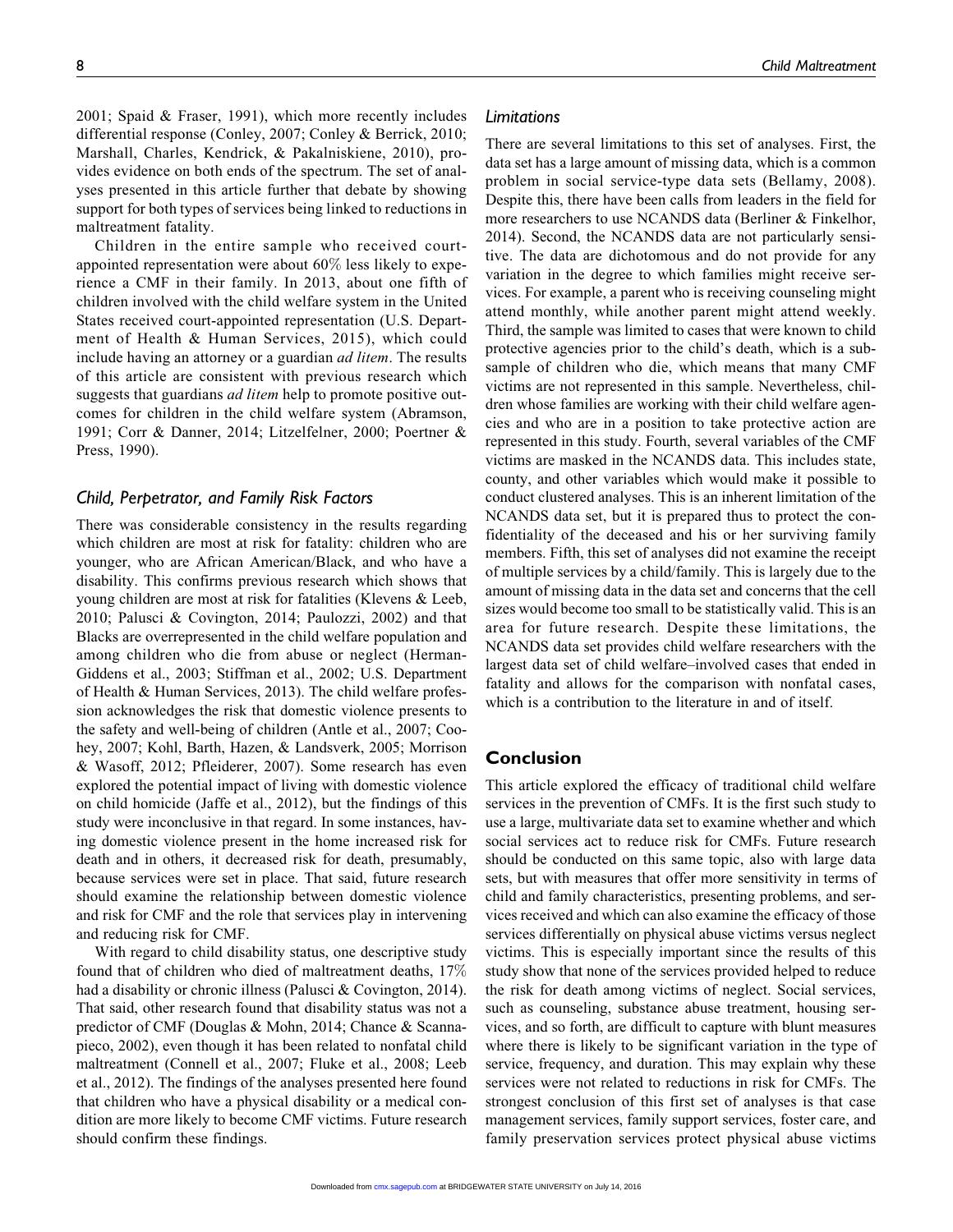from the risk for CMFs. These are core elements of child welfare services, past and present, and this article provides justification for why these services, in some level and measure, should be continued and deemed effective.

#### Declaration of Conflicting Interests

The author(s) declared no potential conflicts of interest with respect to the research, authorship, and/or publication of this article.

#### Funding

The author(s) disclosed receipt of the following financial support for the research, authorship, and/or publication of this article: This article was supported by a 2015 Summer Grant from the Center for the Advancement of Research and Scholarship at Bridgewater State University.

#### **References**

- Abramson, S. (1991). Use of court-appointed advocates to assist in permanency planning for minority children. Child Welfare: Journal of Policy, Practice, and Program, 70, 477–487.
- Anderson, R., Ambrosino, R., Valentine, D., & Lauderdale, M. (1983). Child deaths attributed to abuse and neglect: An empirical study. Children and Youth Services Review, 5, 75–89.
- Antle, B. F., Barbee, A. P., Sullivan, D., Yankeelov, P., Johnson, L., & Cunningham, M. R. (2007). The relationship between domestic violence and child neglect. Brief Treatment and Crisis Intervention, 7, 364–382. doi:10.1093/brief-treatment/mhm013
- Bagdasaryan, S. (2005). Evaluating family preservation services: Refraining the question of effectiveness. Children and Youth Services Review, 27, 615–635. doi:10.1016/j.childyouth.2004.11.014
- Barnett, E. R., Rosenberg, H. J., Rosenberg, S. D., Osofsky, J. D., & Wolford, G. L. (2014). Innovations in practice: Dissemination and implementation of child–parent psychotherapy in rural public health agencies. Child and Adolescent Mental Health, 19, 215–218.
- Bellamy, J. L. (2008). Behavioral problems following reunification of children in long-term foster care. Children and Youth Services Review, 30, 216–228.
- Berliner, L., & Finkelhor, D. (2014). The child abuse research agency: Highlights and holes in the National Academy of Sciences Report. Paper presented at the International Family Violence & Child Victimization Research Conference, Portsmouth, NH.
- Bundy-Fazioli, K., Briar-Lawson, K., & Hardiman, E. R. (2009). A qualitative examination of power between child welfare workers and parents. British Journal of Social Work, 39, 1447–1464.
- Chaffin, M., Funderburk, B., Bard, D., Valle, L. A., & Gurwitch, R. (2011). A combined motivation and parent–child interaction therapy package reduces child welfare recidivism in a randomized dismantling field trial. Journal of Consulting and Clinical Psychology, 79, 84–95. doi:10.1037/a0021227
- Chaffin, M., Silovsky, J. F., Funderburk, B., Valle, L. A., Brestan, E. V., Balachova, T., ... Bonner, B. L. (2004). Parent-child interaction therapy with physically abusive parents: Efficacy for reducing future abuse reports. Journal of Consulting and Clinical Psychology, 72, 500–510. doi:10.1037/0022-006x.72.3.500
- Chamberlain, R., & Rapp, C. A. (1991). A decade of case management: A methodological review of outcome research. Community Mental Health Journal, 27, 171–188. doi:10.1007/bf00752419
- Chance, T. C., & Scannapieco, M. (2002). Ecological correlates of child maltreatment: Similarities and differences between child fatality and nonfatality cases. Child and Adolescent Social Work Journal, 19, 139–161.
- Conley, A. (2007). Differential response: A critical examination of a secondary prevention model. Children and Youth Services Review, 29, 1454–1468.
- Conley, A., & Berrick, J. D. (2010). Community-based child abuse prevention: Outcomes associated with a differential response program in California. Child Maltreatment, 15, 282–292.
- Connell, C. M., Bergeron, N., Katz, K. H., Saunders, L., & Tebes, J. K. (2007). Re-referral to child protective services: The influence of child, family, and case characteristics on risk status. Child Abuse & Neglect, 31, 573–588.
- Coohey, C. (2007). What criteria do child protective services investigators use to substantiate exposure to domestic violence? Child Welfare: Journal of Policy, Practice, and Program, 86, 93–122.
- Corr, C., & Danner, N. (2014). Court-appointed special advocate strong beginnings: Raising awareness across early childhood and child welfare systems. Early Child Development and Care, 184, 1436–1446. doi:10.1080/03004430.2013.845564
- Curran, L., & Pfeiffer, S. (2008). 'You can't tie and untie love that fast': Family preservation and reunification in midcentury Philadelphia. Social Service Review, 82, 61–91. doi:10.1086/527020
- Damashek, A., Nelson, M. M., & Bonner, B. L. (2013). Fatal child maltreatment: Characteristics of deaths from physical abuse versus neglect. Child Abuse & Neglect, 37, 735–744. doi[:http://dx.doi.](http://dx.doi.org/10.1016/j.chiabu.2013.04.014) [org/10.1016/j.chiabu.2013.04.014](http://dx.doi.org/10.1016/j.chiabu.2013.04.014)
- Delsordo, J. D., & Leavitt, J. (1974). Protective casework for abused children. Morristown, NJ: General Learning Corporation.
- Douglas, E. M. (2013). Case, service and family characteristics of households that experience a child maltreatment fatality in the United States. Child Abuse Review, 22, 311–326.
- Douglas, E. M. (2014). A comparison of child fatalities by physical abuse versus neglect: Child, family, service, and worker characteristics. Journal of Social Service Research, 40, 259–273.
- Douglas, E. M. (2015). Using theory to examine fatal child maltreatment among a sample of children known to child protective services. Journal of Public Child Welfare, 9, 217–235.
- Douglas, E. M., & Mohn, B. L. (2014). Fatal and non-fatal child maltreatment in the US: An analysis of child, caregiver, and service utilization with the National Child Abuse and Neglect Data Set. Child Abuse & Neglect, 38, 42–51.
- Eckenrode, J. (2000). What works in nurse home visiting programs. In M. P. Kluger, G. Alexander, & P. A. Curtis (Eds.), What works in child welfare (pp. 35–43). Washington, DC: Child Welfare League of America.
- Fein, L. G. (1979). Can child fatalities, end product child abuse, be prevented? Children and Youth Services Review, 1, 31–53.
- Fluke, J. D., Shusterman, G. R., Hollinshead, D. M., & Yuan, Y.-Y. T. (2008). Longitudinal analysis of repeated child abuse reporting and victimization: Multistate analysis of associated factors. Child Maltreatment, 13, 76–88. doi:10.1177/1077559507311517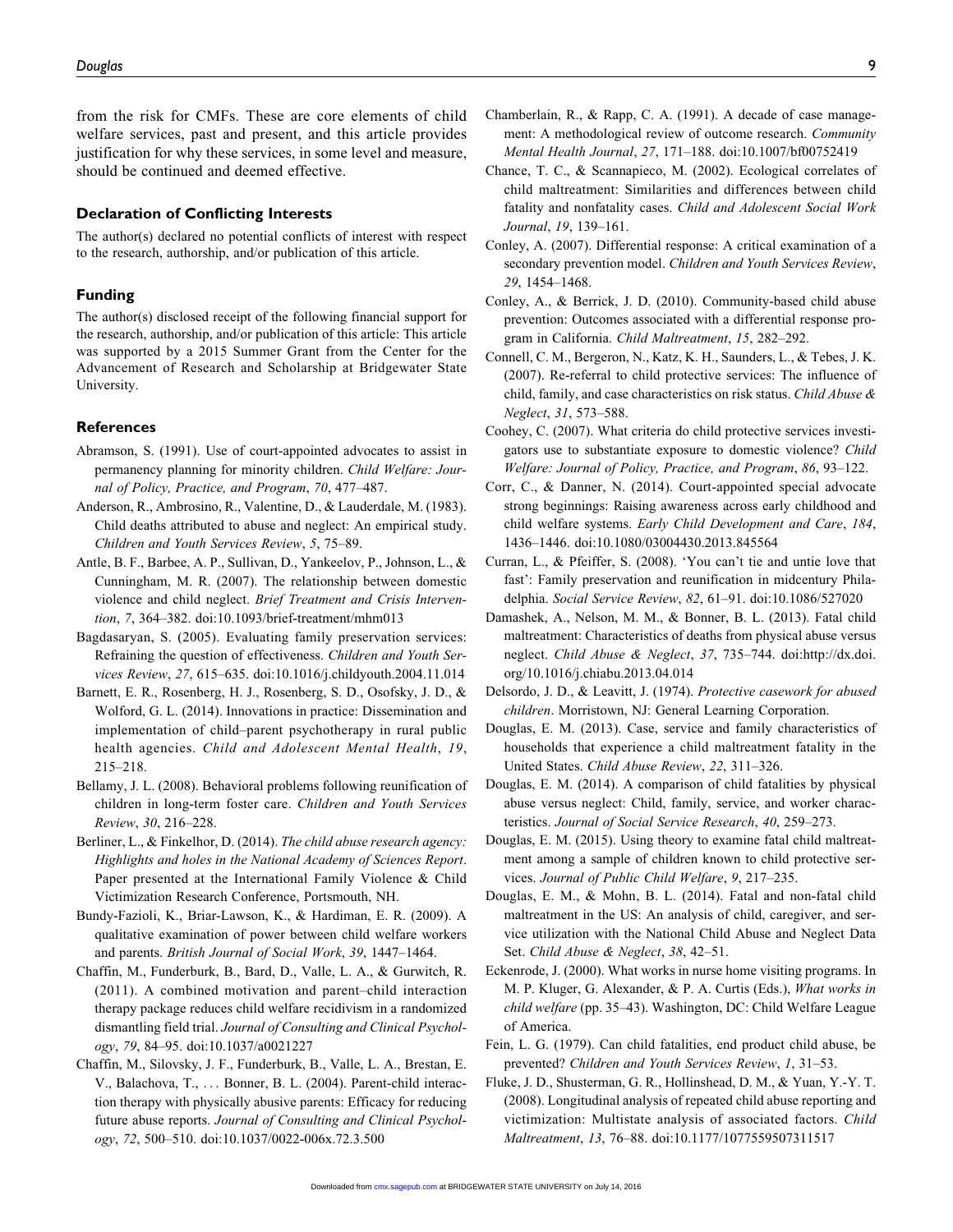- Funderburk, B. W., & Elherg, S. (2011). Parent-child interaction therapy. In J. C. Norcross, G. R. VandenBos, & D. K. Freedheim (Eds.), History of psychotherapy: Continuity and change (2nd ed., pp. 415–420). Washington, DC: American Psychological Association.
- Gelles, R. J. (1973). Child abuse as psychopathology—A sociological critique and reformulation. American Journal of Orthopsychiatry, 43, 611–621.
- Gelles, R. J. (1996). The book of David: How preserving families can cost children's lives. New York, NY: Basic Books.
- Gelles, R. J. (2001). Family preservation and reunification: How effective a social policy? In S. O. White (Ed.), Handbook of youth and justice (Chapter 19, pp. 367–376). New York, NY: Kluwer Academic/Plenum.
- Green, A. H., Power, E., Steinbook, B., & Gaines, R. (1981). Factors associated with successful and unsuccessful intervention with child abusive families. Child Abuse & Neglect, 5, 45–52.
- Guterman, N. B. (1999). Enrollment strategies in early home visitation to prevent physical child abuse and neglect and the 'Universal versus targeted' debate: A meta-analysis of population-based and screening-based programs. Child Abuse & Neglect, 23, 863-890.
- Guterman, N. B. (2001). Stopping child maltreatment before it starts: Emerging horizons in early home visitation services. Thousand Oaks, CA: Sage.
- Hardy, F., & Darlington, Y. (2008). What parents value from formal support services in the context of identified child abuse. Child & Family Social Work, 13, 252–261.
- Herman-Giddens, M. E., Smith, J. B., Mittal, M., Carlson, M., & Butts, J. D. (2003). Newborns killed or left to die by a parent: A population-based study. JAMA, 289, 1425–1429.
- Jaffe, P. G., Campbell, M., Hamilton, L. H. A., & Juodis, M. (2012). Children in danger of domestic homicide. Child Abuse & Neglect, 36, 71–74. doi:10.1016/j.chiabu.2011.06.008
- Jimenez, J. (2006). The history of child protection in the African American community: Implications for current child welfare policies. Children and Youth Services Review, 28, 888–905.
- Kemp, S. P., Marcenko, M. O., Lyons, S. J., & Kruzich, J. M. (2014). Strength-based practice and parental engagement in child welfare services: An empirical examination. Children & Youth Services Review, 47, 27–35. doi:10.1016/j.childyouth.2013.11.001
- King, G., & Zeng, L. (2001). Logistic regression in rare events data. Political Analysis, 9, 137–163.
- Klevens, J., & Leeb, R. T. (2010). Child maltreatment fatalities in children under 5: Findings from the National Violence Death Reporting System. Child Abuse & Neglect, 34, 262–266.
- Knott, T., & Donovan, K. (2010). Disproportionate representation of African-American children in foster care: Secondary analysis of the national child abuse and neglect data system, 2005. Children and Youth Services Review, 32, 679–684.
- Knott, T., & Giwa, S. (2012). African American disproportionality within CPS and disparate access to support services: Review and critical analysis of the literature. Residential Treatment for Children & Youth, 29, 219–230. doi:10.1080/0886571x.2012.697434
- Kohl, P. L., Barth, R. P., Hazen, A. L., & Landsverk, J. A. (2005). Child welfare as a gateway to domestic violence services. Children and Youth Services Review, 27, 1203–1221. doi:10.1016/j.childyouth.2005.04.005
- Kunz, J., & Bahr, S. J. (1996). A profile of parental homicide against children. Journal of Family Violence, 11, 347–362.
- Leeb, R. T., Bitsko, R. H., Merrick, M. T., & Armour, B. S. (2012). Does childhood disability increase risk for child abuse and neglect? Journal of Mental Health Research in Intellectual Disabilities, 5, 4–31. doi:10.1080/19315864.2011.608154
- Lietz, C. A. (2011). Theoretical adherence to family centered practice: Are strengths-based principles illustrated in families' descriptions of child welfare services? Children and Youth Services Review, 33, 888–893. doi:10.1016/j.childyouth.2010.12.012
- Lietz, C. A., & Rounds, T. (2009). Strengths-based supervision: A child welfare supervision training project. Clinical Supervisor, 28, 124–140. doi:10.1080/07325220903334065
- Litzelfelner, P. (2000). The effectiveness of CASAs in achieving positive outcomes for children. Child Welfare: Journal of Policy, Practice, and Program, 79, 179–193.
- Lowell, D. I., Carter, A. S., Godoy, L., Paulicin, B., & Briggs-Gowan, M. J. (2011). A randomized controlled trial of child FIRST: A comprehensive home-based intervention translating research into early childhood practice. Child Development, 82, 193–208. doi:10.1111/j.1467-8624.2010.01550.x
- Lucas, D. R., Wezner, K. C., Milner, J. S., McCanne, T. H. R., Harris, I. N., Monroe-Posey, C., ... Nelson, J. P. (2002). Victim, perpetrator, family, and incident characteristics of infant and child homicide in the United States Air Force. Child Abuse & Neglect, 26, 167–186.
- Mapp, S. C. (2002). A framework for family visiting for children in long-term foster care. Families in Society, 83, 175–182.
- Marshall, S. K., Charles, G., Kendrick, K., & Pakalniskiene, V. (2010). Comparing differential responses within child protective services: A longitudinal examination. Child Welfare, 89, 57–77.
- Mason, C. (2012). Social work the 'art of relationship': Parents' perspectives on an intensive family support project. Child & Family Social Work, 17, 368–377. doi:10.1111/j.1365-2206.2011.00791.x
- Merritt, D. H. (2009). Child abuse potential: Correlates with child maltreatment rates and structural measures of neighborhoods. Children and Youth Services Review, 31, 927–934.
- Morrison, F., & Wasoff, F. (2012). Child contact centers and domestic abuse: Victim safety and the challenge to neutrality. Violence Against Women, 18, 711–720. doi:10.1177/1077801212454257
- Myers, J. E. B. (2011). The APSAC handbook on child maltreatment (3rd ed.). Thousand Oaks, CA: Sage.
- National Data Archive on Child Abuse and Neglect. (2011). National child abuse and neglect data system (NCANDS) child file, FFY 2010: NDACAN Dataset number 165 User's guide and codebook. Ithaca, NY: Bronfenbrenner Center for Translational Research, Cornell University.
- National Data Archive on Child Abuse and Neglect. (n.d.). National Child Abuse and Neglect Data System (NCANDS), detailed case data component (DCDC). Retrieved January 26, 2011, from [http://](http://www.ndacan.cornell.edu/datasets/dataset-details.cfm?ID=165) [www.ndacan.cornell.edu/datasets/dataset-details.cfm?ID](http://www.ndacan.cornell.edu/datasets/dataset-details.cfm?ID=165)=[165](http://www.ndacan.cornell.edu/datasets/dataset-details.cfm?ID=165)
- Olds, D. L., Eckenrode, J., Henderson, C. R. Jr., Kitzman, H., Powers, J., & Cole, R., Luckey, D. (1997). Long-term effects of home visitation on maternal life course and child abuse and neglect: Fifteen-year follow-up of a randomized trial. JAMA, 278, 637–643. doi:10.1001/jama.1997.03550080047038